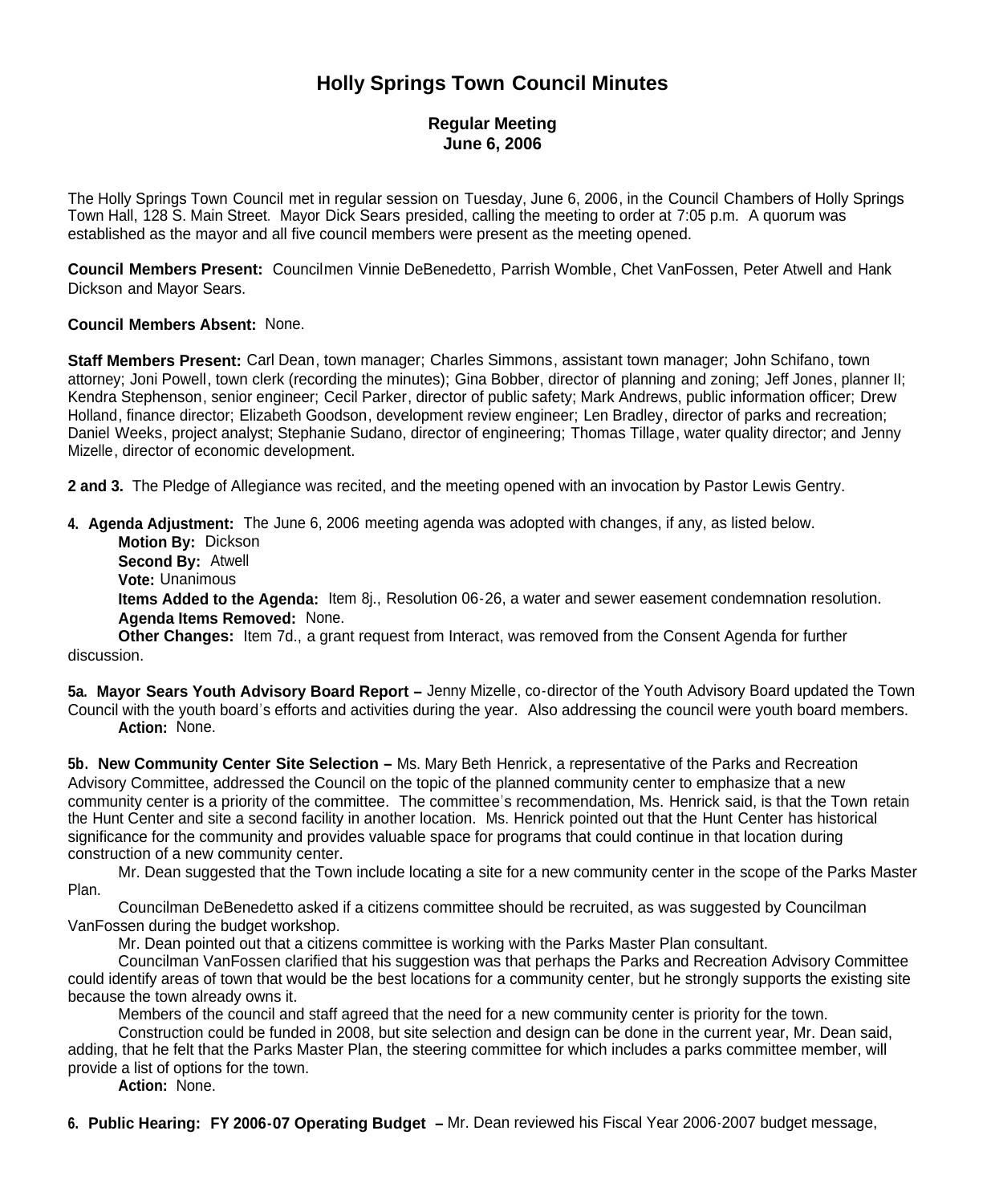which remains unchanged from when he presented his proposed budget to the Council in May.

Since the Council's budget workshop on May 10, Mr. Dean said, he made adjustments as requested by the Council. The changes to the budget total about \$201,000 in added expenditures, and revenues were likewise adjusted.

Mr. Dean said he made the following adjustments to expenditures: He added \$100,000 to the Jones Park account; \$30,000 to the comprehensive master plan; \$10,000 to the equipment lease line item for the periodic lease of a tub grinder; \$53,325 for advancing half-year police positions to full-year positions; \$8,100 for advancing the cultural center position from a half-year position to a three-quarter year position; and \$1,575 for moving the requested inspections position in FY 2006-07 to the current FY 2005-06 year, \$1,575. He also noted a \$2,000 reduction in property insurance.

Mr. Dean added that \$78,000 in the budget is included as a separate line item to accommodate any expenses related to the potential division of the public safety department into two separate departments: police and fire.

The General Fund is now balanced at \$16,665,000.

The Utility Fund is now balanced at \$7,307,000.

The ad valorem tax rate remains at 53 cents.

With that explanation completed, Mayor Sears opened the public hearing to accept input. The following comments were recorded: None.

There being no input, the public hearing was closed.

**Action #1:** The Council approved a motion to adopt Ordinance 06-10 adopting the FY 2006-07 operating budget. **Motion By:** Womble

**Second By:** Atwell

In discussion, Councilman Dickson suggested the addition of shelters for bleachers at Jones Park. Mr. Dean said that, rather than amending the upcoming budget, that a budget amendment to the current FY 2005-06 year budget be adopted instead. In anticipation of Councilman Dickson's suggestion, Mr. Dean provided such an amendment.

Councilman Dickson asked about the town's support of the chamber and the community band. The town's financial support of the chamber was clarified, and Mr. Holland and Mr. Bradley explained that the community band is a program of the parks and recreation department.

**Vote:** Unanimous

*A copy of Ordinance 06-10 is incorporated into these minutes as addendum pages.*

**Action #2:** The Council approved a motion to adopt Ordinance 06-11 setting the FY 2006-07 water and sewer rates. **Motion By:** VanFossen **Second By:** Atwell

**Vote:** Unanimous

*A copy of Ordinance 06-11 is incorporated into these minutes as addendum pages.*

**Action #3:** The Council approved a motion to adopt budget amendment to the FY 2005-06 budget in the amount of \$20,000 to cover the cost of bleachers for Jones Park.

**Motion By:** Atwell **Second By:** Dickson **Vote:** Unanimous

*A copy of the budget amendment is incorporated into these minutes as an addendum page.*

**7. Consent Agenda:** All remaining items on the Consent Agenda were approved following a motion by Councilman Atwell, a second by Councilman Womble and a unanimous vote. The following actions were affected:

7a. Minutes - The Council approved the minutes of the council's regular and special meetings held in May, 2006.

7b. Budget Amendment \$75,000 – The Council adopted an amendment to the FY 2005-06 budget in the amount of

\$75,000 to cover the cost of additional consulting fees incurred by the town. A *copy of the budget amendment is incorporated into these minutes as an addendum page.*

7c. Holly Springs Historical Preservation Society Grant – The Council approved a \$1,000 Community Agency Grant for the Holly Springs Historical Preservation Society.

7d. Family Violence Prevention Center Interact Grant – This item was removed from the Consent Agenda during agenda adjustment.

7e. Resolution 06-25 – The Council adopted Resolution 06-25 directing the town clerk to investigate the sufficiency of annexation petition A06-10 and setting a public hearing on the question of annexation for Tuesday, June 20, 2006. *A copy of Resolution 06-25 is incorporated into these minutes as an addendum page.*

7f. Fire Station Contract Change Order – The Council approved final change orders to the fire station construction contract. *A copy of the contract change orders and budget amendment are incorporated into these minutes as addendum pages.*

7g. Budget Amendment \$100,000 – The Council adopted amendments to the FY 2005-06 budget in the amount of \$100,000 to pay consultant fees from the BFI Reserve Fund. A *copy of the budget amendments are incorporated into these minutes as addendum pages.*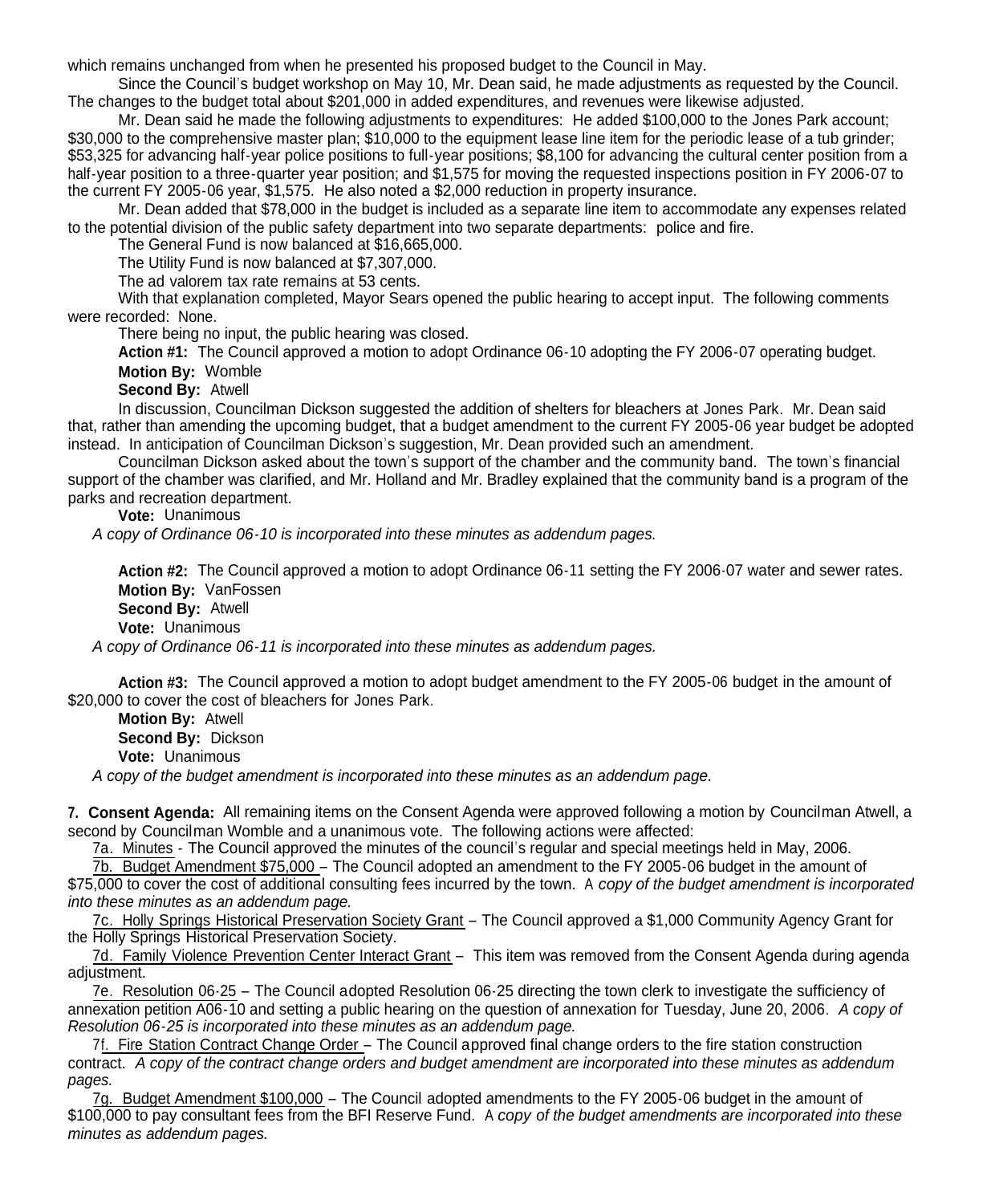7h. Allied Waste Systems Name Change – The Council approved the first reading of an amendment to the town's franchise agreement with Allied Waste Systems to change the name of the franchisee to BFI Waste Systems. *A copy of town's franchise agreement is incorporated into these minutes as addendum pages.*

7i. Personnel Policy Amendments – The Council approved amendments to the town's personnel policy. *A copy of town's personnel policy, as amended, is incorporated into these minutes as addendum pages.*

7j. Budget Amendments \$292,000 – The Council adopted amendments to the FY 2005-06 budget in the amount of \$292,000 to cover additional water purchases, utility billing and chemical costs. A c*opy of the budget amendment is incorporated into these minutes as an addendum page.*

**7d. Interact Grant Request** – Councilman Dickson said he favors the local volunteer community agencies to be supported from the Special Programs line item. He said he has difficulty considering grant approval for the more corporate types of organizations with high overhead and paid staff.

He stressed that he feels Interact does good work, but he just feels the local groups should be given preference.

Councilman Womble suggested approving a lesser amount, like \$1,000. He said he feels Interact provides a good service to citizens in Holly Springs and that it should be supported.

Councilman DeBenedetto suggested that the town look at its policy, but supports the grant request since the application indicates 351 Holly Springs residents were served in the last year.

Councilman Dickson said the policy on the grant program might need to be tightened up so that the town does not become a perennial financial source for organizations that are not locally-based.

**Action #1:** The Council approved a motion to approve a Community Agency Grant in the amount of \$2,500 to the Family Violence Prevention Center (Interact) as requested.

**Motion By:** Womble **Second By:** DeBenedetto **Vote:** Unanimous

**Action #2:** The Council approved a motion to reserve \$1,000 each for the new Holly Springs High School Athletic Booster Club and Band Booster Club in the FY 2006-2007 budget Special Programs Contribution line item.

**Motion By:** Dickson **Second By:** Atwell **Vote:** Unanimous.

Councilmen stressed that the town's Community Agency Grant Program policy should be brought back to the Council for further review and possible revisions.

**8a. 06-DP-06 for Wachovia Bank –** Mr. Jones said the town had received development plan application 06-DP-06 for Wachovia Bank. He said the plan proposes construction of a 4,020 square foot, one-story bank building to be located on outparcel No. 2 in the Sunset Lake Commons Shopping Center near the intersection of Sunset Lake Road and Holly Springs Road. Mr. Jones said the property is zoned Local Business, which allows banks. He said the plan proposes to have 32 parking spaces, five teller lanes and one walk-up ATM. The access to the bank would be through the existing driveway into the shopping center and a new right in/right out access point along Holly Springs Road. He said the plan proposes sidewalk connections for pedestrian movement throughout the shopping center and adjacent out-parcels.

Mr. Jones said the project is located within a Gateway Corridor and would be subject to a higher degree of architectural standards. He said the facility would be constructed primarily with a red colored brick with gray accent and a slate gray standing seam metal roof.

Mr. Jones said the Planning Board discussed the drive-thru teller roofline and the lack of architectural features; access off Holly Springs Road; and the non-native plantings (Euonymus alatus) along the mechanical enclosure and recommended planting a different native plant (winterberry holly). He said both staff and the Planning Board recommend approval with conditions.

There was much discussion about the appearance of the building's drive-through canopy. The Council directed that new elevations be provided to the Planning Board showing attempts at making the roofline more appealing.

**Action:** The Council approved a motion to approve Development Plan #06-DP-06 for Wachovia Bank as submitted by Little Diversified, project number 141-9431-00, dated revised May 08, 2006 with the following condition:

- 1. The following items are to be addressed with 1<sup>st</sup> construction drawing submittal (later in the approval process):
	- a. Show and label backwater easements (to be recorded) at storm drainage inlets; provide 100-year calculations accordingly. *Calculations have been received and are still under review*.

**Motion By:** DeBenedetto **Second By:** Womble **Vote:** Unanimous

Mr. Jones asked for clarification on the requirement for new elevations. Councilman VanFossen explained that his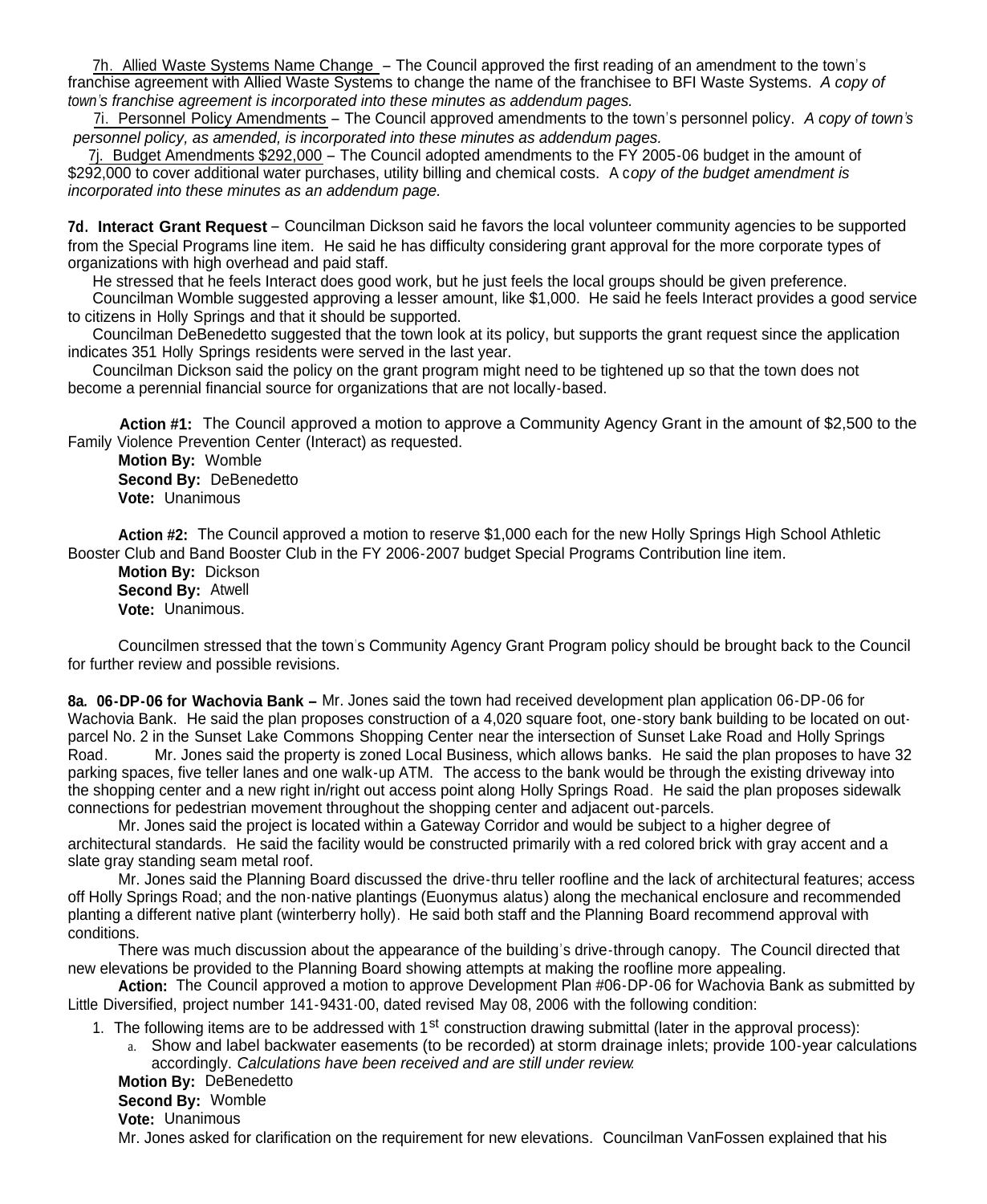intent would be that new elevations be provided to the Planning Board and that those elevations show any feasible improvements to the appearance of the drive-through canopy. He added, however, that the plan is approved and progress can continue with Wachovia Bank. He said he feels if the Planning Board has a concern, then those concerns should be addressed.

Councilman VanFossen said if, in the architect's opinion, dormers or eyebrows added to the canopy would detract from the appearance of the building, then the developer would not have to provide them. If, in the architect's opinion, dormers or eyebrows would enhance the appearance of the building, then the town would request – not necessarily require – that they be added.

**8b. 06-MAS-04, Tuscany Subdivision** – Mr. Jones said the town had received a preliminary plan for Tuscany Subdivision. He said the plan proposes 33 single-family lots on approximately 16 acres of land.

Mr. Jones said the main access into the development is onto Sunset Lake Road. He said the developer is proposing a total of 4 acres of open space throughout the subdivision.

Mr. Jones said the Planning Board discussed the proposed stub out along the southern property line and the impacts of future development along I-540; and the lack of private recreation facilities within the subdivision. He said both staff and the Planning Board recommend approval with conditions.

**Action:** The Council approved a motion to approve Preliminary Plan #06-MAS-04 for Tuscany Subdivision as submitted by Mike Stewart of Stewart & Proctor, project number RJ-Sunset, dated revised May 8, 2006, with the following conditions:

- 1) Fee-in-lieu of pump station upgrade will be required.
- 2) Prior to Final Plat, the following must be completed:
	- a) Payment of fees-in-lieu of land dedication in the amount of \$904/unit.
- 3) Prior to 1<sup>st</sup> construction drawing submittal the following items will need to be addressed:
	- a) Show and label backwater easements (to be recorded) at stream crossings and storm drainage inlets; provide 100 year calculations accordingly prior to 1<sup>st</sup> construction drawing submittal.
	- b) Provide a drainage area map and supporting calculations at  $1<sup>st</sup>$  construction drawing submittal.
	- c) Provide a signed USACE wetland map.
	- d) Riparian Buffer Homeowner education packet must be submitted with first erosion control plan submittal.
	- e) Submit a Flood Study to reflect this project. Note all applicable fees will be due at time of submittal. Once flood study is updated the following items will need to shown on the plans:
		- i) Graphically show location and label 100-year flood plain elevation.
		- ii) Minimum lot square footages must be provided outside the flood plain areas (per flood plain ordinance section 9-6020(1)) without fill placement to achieve them.
		- iii) Provide minimum FFE 2'above 100-year floodplain or backwater elevation for all lots adjacent to the floodplain.
	- f) Provide a sewer basin map showing the area that the manhole will serve for each sewer stub. The information provided during preliminary plan review does not show that the sewer stub is at a location and/or depth to serve the entire adjacent upstream property. Evaluate the location and depth and provide the sewer stub at a location where it will serve the entire upstream property. The sewer basin map should include topography and location of existing sewer lines.
	- g) Provide documentation of all off-site utility easements.
	- h) Show proposed grade lines and impacts to streams and wetlands. It appears that the limits of disturbance shown at present through the wetland/buffers are not in sufficient detail to address this comment. Please show existing topography and proposed grade lines to determine if the limits of disturbance shown on this plan are accurate. It will be critical for all environmental permits for the entire project to be submitted with 1<sup>st</sup> construction drawing submittal. Provide the supporting information including but not limited to proposed grade lines, impacts to streams, wetlands and buffers, and written verification from NCDWQ that the fill into zone 2 will not compromise the function of the buffer.

**Motion By:** Womble **Second By:** DeBenedetto

**Vote:** Unanimous

**8c. 06-MAS-05, Garrison Subdivision** – Mr. Jones said the town had received a preliminary plan for Garrison Subdivision. He explained that the plan proposes 97 single-family lots on approximately 44 acres of land. The access would be obtained off of Piney Grove-Wilbon Road. He said a total of 10 acres of open space is proposed throughout the subdivision. The open space includes a 10-foot greenway easement along the northern boundary of the site.

Mr. Jones said that the Council is to consider this item along with a request for a waiver associated with Lots 36-47 that are adjacent to the pond. He said the UDO does not permit minimum lot area that is under water in a pond, lake or other impoundment.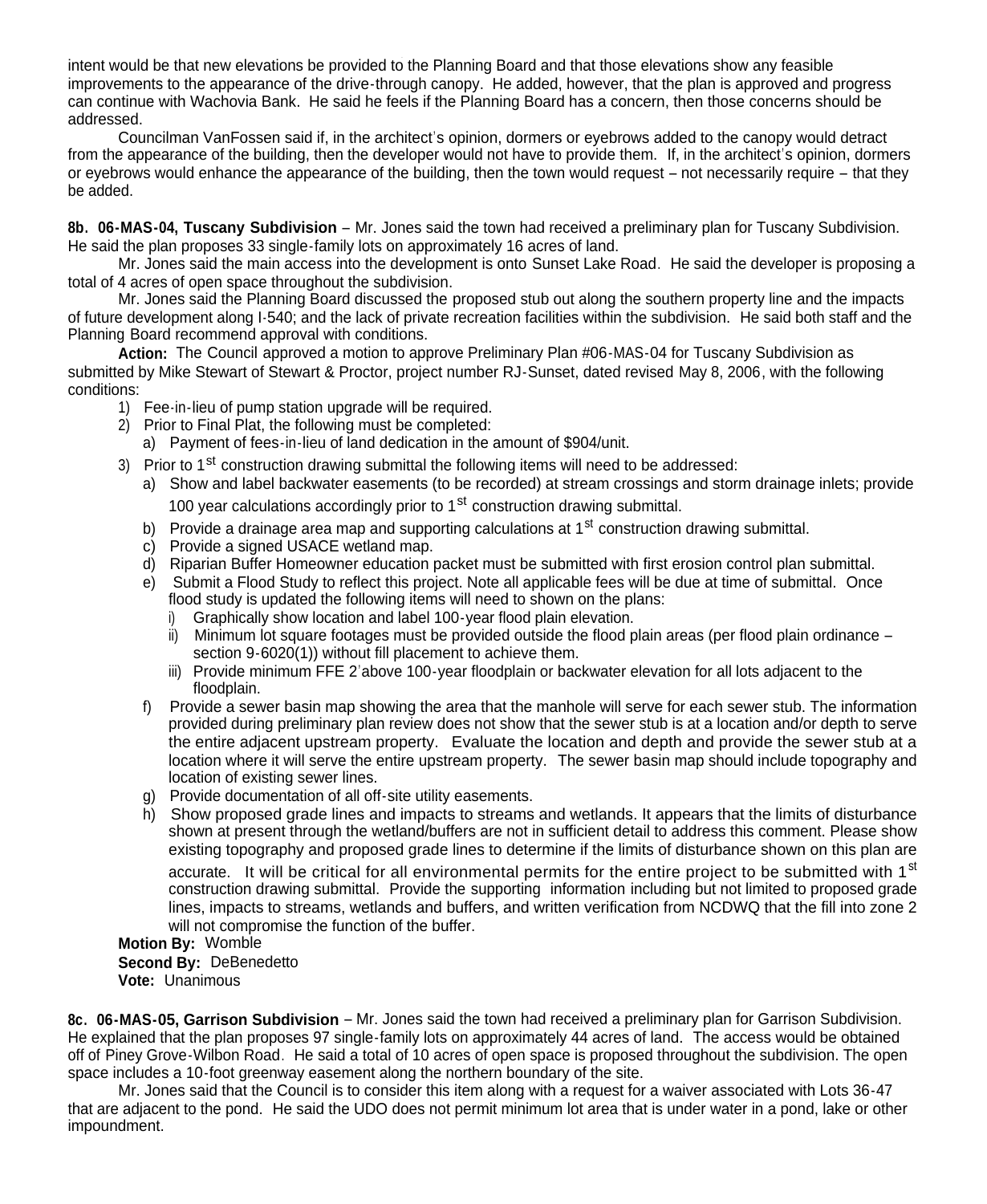The Technical Review Committee, Mr. Jones reported, recommends that the applicant's request for a waiver be approved, provided that any primary structures located on those lots be no closer than 35 feet from the bank of the pond.

Mr. Jones said the Planning Board discussed the proposed open space around the pond and the ability of homeowner to use the space; waiver request; road connection to Brayton Park; and the potential impact of flooding along Piney Grove-Wilbon Road. He said both staff and the Planning Board recommend approval with conditions.

**Action #1:** The Council approved a motion to make and accept the findings of fact to be recorded in the minutes for a waiver to allow land under water in a pond to satisfy the minimum lot requirements in the R-10 Zoning District in association with Development Petition #06-MAS-05, as submitted by John Teel of Stewart & Proctor, project number SS-Piney, dated revised May 8, 2006:

- 1. The granting of the waiver will not be detrimental to public safety, health or welfare or injurious to other property.
- 2. Conditions upon the request for a waiver are unique to the property for which a waiver is sought and are not applicable generally to other property.
- 3. Because of the particular physical surroundings, shape or topographical conditions of the specific property involved, a particular hardship to the owner would result, as distinguished from a mere inconvenience, if the strict letter of these regulations is not carried out.
- 4. The waiver will not contravene the provisions of this UDO or the Comprehensive Plan.
- 5. Where the waiver impacts on the design, construction or maintenance obligations of public facilities, that the appropriate public agency has reviewed and approved the proposed development in writing and the subdivider has submitted a copy of such approval.

**Motion By:** VanFossen **Second By:** Womble **Vote:** Unanimous

**Action #2:** Having made findings of fact that the petition meets the requirements to be granted a waiver, the Council approved a motion to approve a waiver of regulations of UDO Section 7.06, B., 3., b., Lot Dimensions, to allow land under water in a pond to satisfy the minimum lot requirements in the R-10 Zoning District in association with Development Petition #06-MAS-05, as submitted by John Teel of Stewart & Proctor, project number SS-Piney, dated revised May 8, 2006, provided that any primary structures located on those lots be no closer than 35 feet from the bank of the pond.

**Motion By:** VanFossen **Second By:** Womble **Vote:** Unanimous

**Action #3:** The Council approved a motion to approve Preliminary Plan #06-MAS-05 for Garrison Subdivision as submitted by John Teel of Stewart & Proctor, project number SS-Piney, dated Revised May 8, 2006 with the following conditions and allowing an exception for the developer for Condition No. 5:

- 1) Prior to Final Plat, the following must be completed:
	- a) Payment of fees-in-lieu of land dedication in the amount of \$904/unit.
	- b) Please show a greenway trail behind lots 1 19 extending from DOT Row to WCBOE property lines. This trail may be put in the outer 50' of the 100' of stream buffer. This trail may be constructed of improved top soil surface covered by hardwood mulch, 8' in width. Credits will be given for the greenway easement and trail construction.
- 2) Prior to  $1<sup>st</sup>$  construction drawing submittal, the following items will need to be addressed:
	- a) Show and label backwater easements (to be recorded) at stream crossings and storm drainage inlets; provide 100 year calculations accordingly.
	- b) Provide a sealed engineer's report and calculations to verify capacity of existing pond and verify structural integrity of dam(s). The following information will need to be shown on the plans once pond and dam report is completed:
		- Provide 100-year water surface area of the pond.
		- ii) Show 20' maintenance easement surrounding pond and dam please show and label the easement on all plan sheets.
	- c) Riparian Buffer Homeowner education packet must be submitted with first erosion control plan submittal.
	- d) A flood study will be required for this project. Please contact Kendra Stephenson with the Engineering Department to determine the scope.
		- i) Graphically show location and label 100-year flood plain elevation.
		- ii) Minimum lot square footages must be provided outside the flood plain areas (per flood plain ordinance section 9-6020(1)) without fill placement to achieve them. If the maintenance easement is more restrictive once flood plain is established, verify that house can be constructed outside of the easement while meeting all setback requirements.
		- iii) Provide minimum FFE 2' above 100-year floodplain or backwater elevation for all lots adjacent to the floodplain.
	- e) Provide a drainage area map and supporting calculations.
	- All environmental permits for the entire project will be required with the first set of construction drawings (including the following supporting information but not limited to verification that diffuse flow is provided into the buffer, all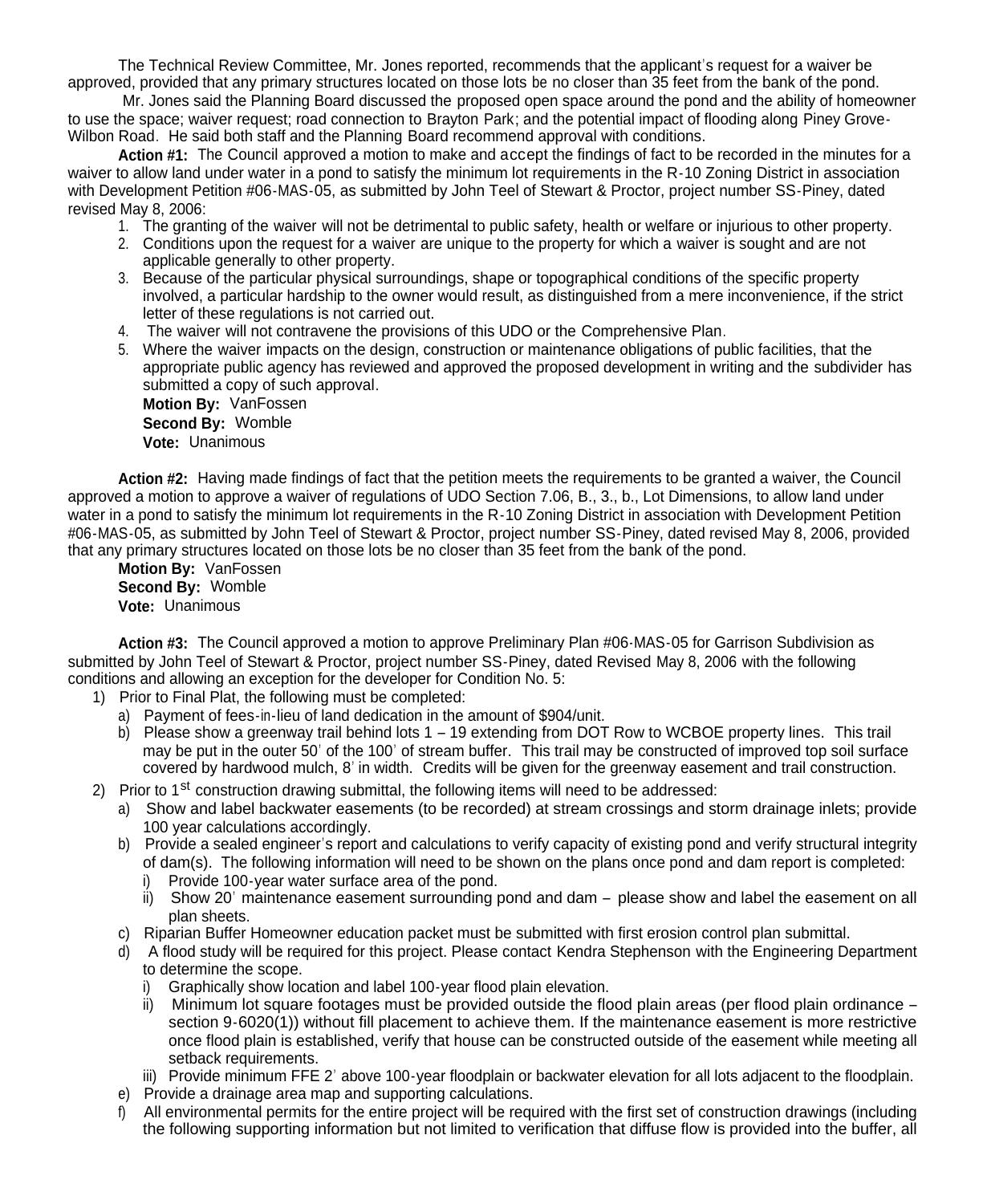wetlands shown and labeled on plans, a signed USACE wetland map, the USACE and NCDWQ jurisdictional determination, and the amount of impacts to jurisdictional features).

- g) There may be a need to have a PRV on the 12" waterline at connection to the 30" waterline or on the individual houses due to the location of this connection. There needs to be additional study of this tap. Please provide a hydraulic analysis to determine if a PRV will be needed at the entrance.
- h) Provide documentation of all off-site sewer easement (including easements needed on Piney Grove Wilbon for the force main).
- i) It is the town's objective that the upstream Autumn Park pump station be taken off-line with this pump station. The sewer stub location, size of sewer lines and pump station will need to be designed to handle this objective. Note that gravity sewer stub to the Brown property needs to be verified that it is in a location that it will serve the upstream properties (Brayton Park as well as Autumn Park).
- j) An off-site sewer plan showing how this site will be served by sewer (where force main will be located) will need to be included, please label clearly where the force main is located and where the sewer will be tying into the existing manhole. Note that location of force main tie needs to be verified and shown on this overall utility plan. The town will determine which manhole the force main will tie into. Verify size and adequacy of all downstream sewer lines. The developer will be responsible for any upgrades of gravity sewer downstream due to the addition of the force main discharge. This should be provided in a sealed sewer report.
- k) Section 7.07 the Town's Engineering Design and Construction Standards gives more information about requirements for pump stations. The following items will need to be submitted:
	- (1) Plan showing the corridor for the force main
	- (2) Pump station sealed report (showing calculations and design for entire basin).
- 3) It is the town's understanding that an infrastructure reimbursement agreement will be prepared for this project. Please note that there is information that must be provided by the developer to the Director of Engineering to prepare that agreement.
- 4) The road connection and water stub to Mabe Drive is required for interconnectivity. Revise plans to reflect this connection. In addition to the road connection water & sewer need to be extended to property line. (The 12" waterline will need to extend from the entrance to Mabe Drive stub out)
- 5) The maximum allowable length of a cul-de-sac (or dead-end street) is 1000', measured from the last point of alternate access within the subdivision. Please revise road layout to satisfy this requirement. The developer is requesting an exception to this requirement which will require Town Board approval. The current road network shows two locations that exceed the maximum of 1000' requirement with over 1600' length of dead-end roads. The required connection to Mabe Drive will eliminate this concern.
- 6) This project will require the approval of the site plan of a pump station on this site. The lot layout may need to change to accommodate the pump station layout. Revised plans reflecting the approved pump station layout will need to be submitted within 10 business days of Town Council approval.

**Motion By:** VanFossen **Second By:** Womble **Vote:** Unanimous

**8d. Southern Wake Montessori School, 06-UP-16** – Ms. Bobber explained that in July 2005, the Town Council approved a UDO permit for a temporary use for the Southern Wake Montessori School to place a 7,000 square foot modular classroom building located at 925 Avent Ferry Road across from the Trotter Bluffs subdivision. She said the permit was approved with the condition that the permit is to expire on June 30, 2006. The school has submitted a request to extend the use for an additional year beyond the initial approval.

Ms. Bobber said the property is zoned LB: Local Business, which does not allow schools as either a permitted or special exception use. However, since the request is for a temporary use of the property as a school, the request is being processed as a temporary use permit.

Ms. Bobber explained that the Unified Development Ordinance (UDO), Section 3.07, B. provides regulations related to temporary uses within the Town's commercial districts.

She also noted that Montessori School officials, because the school likely will be in a new location next year, have asked that the school be relieved from requirements to reimburse the Town for the right of way for Avent Ferry Road along the site's road frontage and from paving requirements.

**Action:** The Council approved a motion to authorize the Director of Planning & Zoning to issue UDO Permit #06-UP-16 for the Southern Wake Montessori School for temporary classrooms located at 925 Avent Ferry Road with the following conditions, including an exception for the developer for Condition No. 3:

1. The UDO Permit is to expire on June 30, 2007. No further extensions shall be granted in accordance with UDO Section 3.07, B.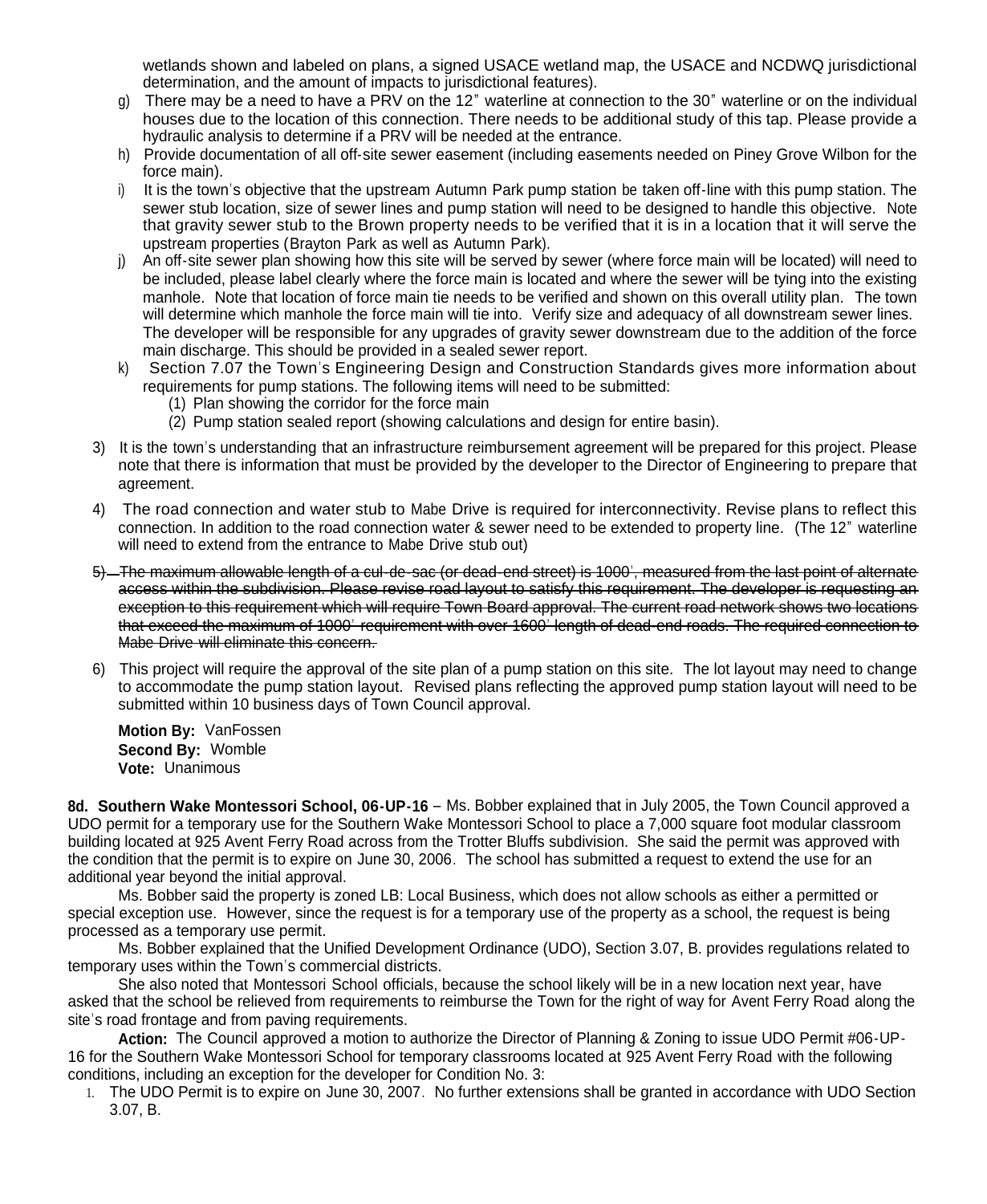- 2. All future site lighting shall be submitted to the Department of Planning & Zoning for review and approval prior to installation.
- 3. The Montessori School will be responsible for reimbursing the Town for the right-of-way for Avent Ferry Road along the site's road frontage in the amount of \$0. This shall be paid to the Town by **Exerce 20. The** *s* finsert date by the *Council}*

**Motion By:** Womble

**Second By:** DeBenedetto

In discussion, Councilman Atwell asked when a company leases property long-term, at what point does the town force the improvements.

Ms. Bobber said it is the town's position that when the use provides an impact, the town requires the improvements, and it is up to the leasee and leasors to decide who pays. Ultimately, the town would require the property owner to provide the improvements.

Councilman Atwell stressed that the town and community are eager to see the Montesorri School in a permanent home this year.

All members of the Council voiced support of the Montesorri School. **Vote:** Unanimous

**8e. Naming Rights to Town Facilities** – Councilman Dickson explained that he feels the town has the opportunity to earn additional revenue through sponsorship (naming rights) of parks facilities. He said the Town of Holly Springs should create a policy to provide a framework, process and limitations for facility sponsorships. He explained that the intent of the policy would be to encourage individual and business sponsorships and reinvest this revenue back into the recreation programs and facilities. Councilman Dickson is seeking council concurrence to direct staff to proceed with the creation of a final draft policy.

Councilman Dickson reviewed the ideas, which he had put together in the form of a very preliminary draft policy statement, which, he said, would need some work, but provided a starting point.

Councilman Atwell suggested offering multiple sponsor opportunities, like signs in a baseball outfield.

In agenda packets, Mr. Bradley had said that staff supports the concept of the sale of naming rights and sponsorships. He said that staff recommends not to recommend the process for naming of parks unless it is for permanent naming. He explained that changing the park names could cause confusion when names could be changed after short periods of time. He said this would not be a problem for amphitheater, athletic fields, gyms, etc. The addition of specialized staff for the purpose of marketing the program, keeping track of benefactors and organizing appropriate sponsorship benefits might be necessary in order for the program to be profitable.

Mr. Schifano asked if it was the Council's intent that staff include in the policy statement specific values for sponsorships in the policy.

Councilman Dickson said he hoped that the town would provide sponsorships at a bargain at first to draw sponsors in and then adiust rates gradually.

**Action:** The Council approved a motion to direct staff to create a policy providing for naming rights of Holly Springs parks facilities using suggestions as provided and returning with a final draft for Council consideration in 60 days.

**Motion By:** Womble **Second By:** Dickson **Vote:** Unanimous

**8f. Harnett County Water Capacity** – Mr. Dean said the town staff discussed with Harnett County over the past few years about purchasing additional water capacity in the Harnett County water treatment plant. He said recently, Harnett County's Public Utilities Director indicated that Harnett County does have capacity to sell and Holly Springs could secure an additional 1 million gallons of water capacity for \$1.65 per gallon.

Mr. Dean said with the growth the town is experiencing, including industrial prospects, there is a need for additional water capacity. He said the next available capacity will likely be when the Harnett County water treatment plant is expanded in the future.

He added that the Town has remaining authorized bond funding that would cover the \$1.65 million cost.

Action: The Council approved a motion to authorize the Town Manager to negotiate with Harnett County for an additional 1 million gallons of water capacity at \$1.65 per gallon.

**Motion By:** Womble **Second By:** Atwell **Vote:** Unanimous

**8g. Morgan Park Terms for IRA** – Ms. Sudano said the developer of Morgan Park is interested in participating in the Town's Avent Ferry Road widening project and the re-alignment of the Piney Grove-Wilbon Road intersection. She said this would accomplish a transportation improvement project that is on the Town's long-range plan and would improve the safety of the intersection for more future traffic and development in this area.

Ms. Sudano explained that in exchange for the developer's paying the construction costs of the necessary change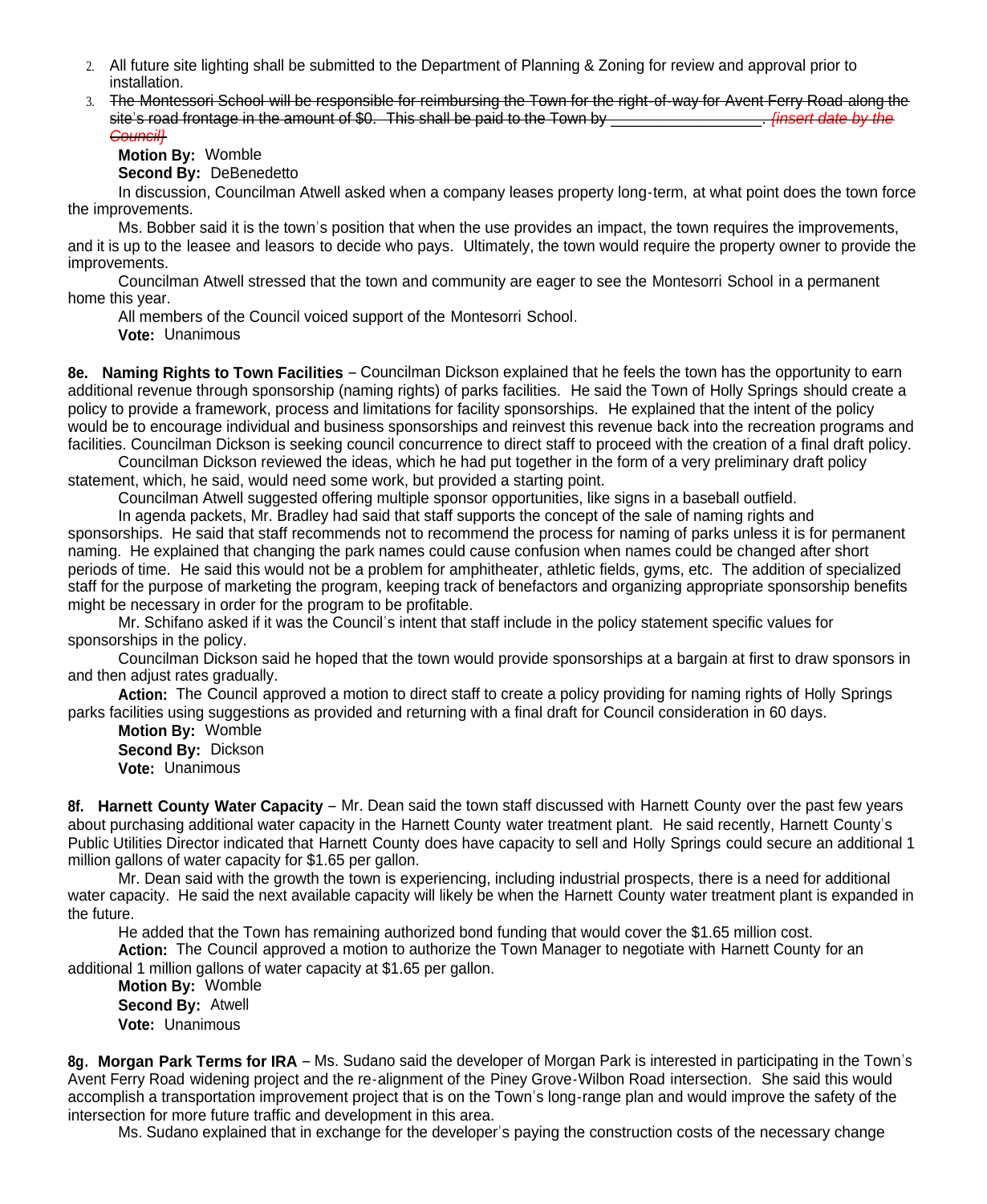order on the Town's Avent Ferry Road project, staff recommends to provide fee credits against development fees to the developer up to the amount of construction. She said the preliminary engineer's opinion of cost for construction is \$185,000.

Ms. Sudano said there are many details related to the developer's required schedule for design, funding, etc. that also would be included in the agreement. She said to insure that this change order does not increase the Town's cost or date of completion of the current road widening project. In addition, the improvements for road frontage along the property is required by the developer.

Ms. Sudano said the agreement would provide for the Town to sign the environmental permit for the realignment project. She explained that if the Town approves this concept, then staff would put it into the format of an Infrastructure Reimbursement Agreement that would come back before the Town Council at a subsequent meeting for final approval.

**Action:** The Council directed staff to prepare for final review and consideration an infrastructure reimbursement agreement with the developer of Morgan Park, with terms as described.

**Motion By:** Womble **Second By:** Atwell **Vote:** Unanimous

**8h. Bass Lake Road Sidewalk Project** – Ms. Stephenson recounted that at the Town Council's winter retreat, direction was given to move forward with a portion of the Bass Lake Road sidewalk project from Earp Street to Dogwood Lane.

Ms. Stephenson said that in order to select the proper side for sidewalk, the entire route from the Holly Crossing Shopping Center to the Bass Lake Retreat Center needs to be surveyed. She said the proposed plan is to out-source surveying and to design and perform construction administration in-house.

She said staff recommends the top two firms as Bateman Civil Survey Company and Davis-Martin-Powell and Associates.

Ms. Stephenson said based on the criteria of the selection process, staff recommends that the town enter into negotiations with Bateman Civil Survey Company and return with a final contract for council approval. She also requested the Council's approval on if the discussions with Bateman Civil Survey Company are unsuccessful, to start the negotiations discussions with Davis-Martin-Powell and Associates.

**Action:** The Council directed staff to negotiate a professional services contract for surveying the Bass Lake Road Sidewalk project with Bateman Civil Survey Company, if negotiations is not successful, start negotiations with Davis-Martin-Powell and Associates.

**Motion By:** VanFossen **Second By:** Womble **Vote:** Unanimous

At this time, Councilman VanFossen asked about the status of a crosswalk across Bass Lake Road from Sunset Ridge to Bass Lake Park.

In the engineering department's last report to the Council on this topic, it was stated that NCDOT had denied the Town's request to lower the speed limit on Bass Lake Road to 45 miles per hour, which is necessary for the installation of a safe crosswalk.

NCDOT also denied permission for the Town to install the crosswalk without and to install a crosswalk.

Mr. Dean said he agreed a crosswalk was needed at that location and perhaps the best thing for the town to do is install the crosswalk, regardless.

Councilman VanFossen agreed.

**8i. Gable Ridge Storm Water Project** – Ms. Stephenson explained that at the last meeting, staff presented the revised options for the Gable Ridge Lane storm water improvement project for information to the Council and feedback. She said the revised options are a result of the escalated construction cost between the original engineer's estimate and the December 2005 revised consultant engineer's estimate at the completion of 50% plans.

Ms. Stephenson said that the escalated costs were due to the discovery of an engineered foundation of an affected home and the construction market.

Ms. Stephenson said staff and Kimley-Horn consulting engineers worked on modifications to the scope of the project with the objective of upgrading storm drainage to convey the 25-year design storm underground. She said this option is consistent with the development standards that would be required of a current development and with the requirements of other municipalities in this area for storm water at street crossings.

Ms. Stephenson said with the following Kimley Horn & Associates recommendation, both the damaged portion of the existing pipe and the longevity of the pipe system is adequately addressed.

She said Kimley-Horn & Associates recommends the following: slip lining the damaged lower portion of the corrugated metal pipe (approx. 100 feet) with a 54-inch high-density polyethylene (HDPE), and replace the remaining portion (approx. 325 ft.) with 54-inch HDPE plus a new 66-inch smooth-wall metal pipe (aluminized steel) running parallel to the existing drainage pipe. She said staff supports this recommendation. She said with the Councils approval the next step is to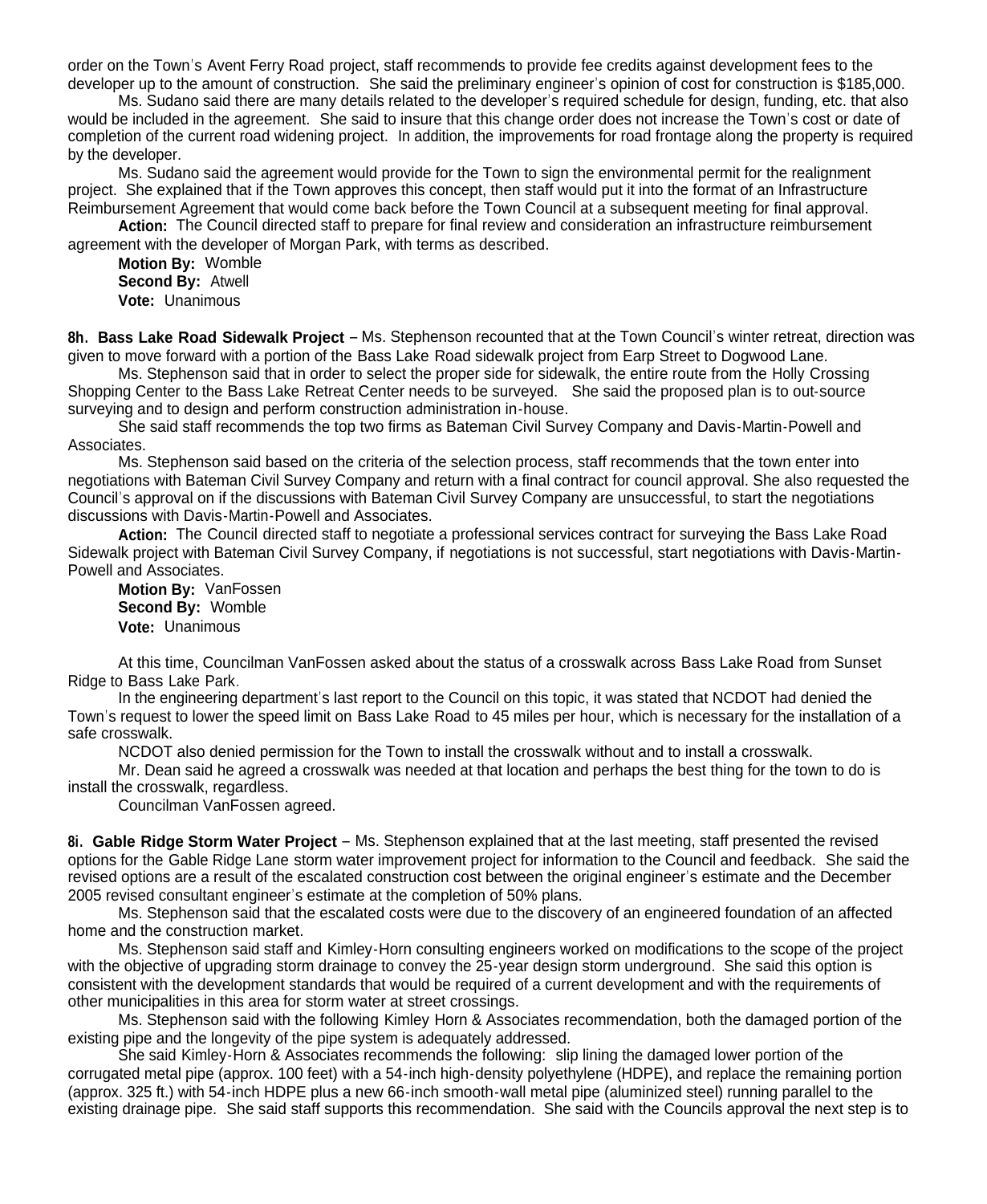secure a professional services amendment to prepare construction drawings.

Ms. Stephenson said that in addition of improving the pipe system, the consultant and staff recommends the Town pursue adding new detention at areas R8 and R9. She said the detention at those areas would help reduce the peak storm event and provide added relief to the downstream properties. She said staff has obtained a draft proposal for these professional services; however, continued negotiation of the fees are ongoing with the consultant.

She said the consultant's preliminary opinion of cost for pipe replacement, parallel pipe installation, and detention installation (construction costs only) is \$541,000.

**Action:** The Council approved a motion to approve a Gable Ridge Lane storm water improvement project to include: slip lining the damaged lower portion of the existing corrugated metal pipe (approx. 100 ft.) with a 54-inch high-density polyethylene pipe (HDPE); replace remaining portion of existing CMP (approx. 325 ft.) with 54-inch HDPE, add a new 66-inch smooth-wall metal pipe (aluminized steel) running parallel to the existing CMP pipe; and installing two detention areas upstream and to authorize staff to secure a professional services proposal to design the project.

**Motion By:** Womble **Second By:** Dickson **Vote:** Unanimous

**8j. Resolution 06-26** – Mr. Schifano explained that underground utility easements from landowners are required in order to provide water and sewer to the Twelve Oaks Subdivision.

He stressed that the town would continue to work with the landowners, but that Resolution 06-26 would give the town authorization to condemn the property, if it becomes necessary.

Councilman VanFossen asked if he should be recused because of his involvement with the Twelve Oaks Subdivision developer.

Mr. Schifano said he did not believe so; however, Councilman VanFossen said he would feel better if he did so just to avoid the appearance of impropriety.

**Action:** The Council approved a motion to excuse Councilman VanFossen from the meeting. **Motion By:** Atwell **Second By:** Womble **Vote:** Unanimous.

**Action:** The Council approved a motion to adopt Resolution 06-26 to authorize condemnation proceedings, if necessary, to acquire property needed for underground utilities from Mosely Family Ventures II, LLC and Mabel Scott Mosley.

**Motion By:** Dickson **Second By:** Atwell **Vote:** Unanimous.

*A copy of Resolution 06-26 is incorporated into these minutes as addendum pages.*

**Action:** The Council approved a motion to readmit Councilman VanFossen into the meeting. **Motion By:** Atwell **Second By:** Dickson **Vote:** Unanimous

**9. Public Comment:** At this time, an opportunity was provided for members of the audience who had registered to speak to address the Council on any variety of topics not listed on the night's agenda.

David Reitmeyer – Mr. Reitmeyer said he appreciated the town's support of the Holly Springs Community Band, which is about a year old. He said he is excited about building up the band and to its participation in community events.

Joe Signoretti – Mr. Signoretti suggested that police patrol the intersection of Piney Grove-Wilbon Road and Avent Ferry Road for motorists who roll through without coming to a complete stop.

**10. Other Business:** Councilman Atwell asked about the landscape materials used in the Main Street median. He said the materials are dying.

**11. Manager's Report:** Mr. Dean reported that Town Hall Day in Raleigh is set for June 7. He added that the fire station dedication is scheduled for 5 to 7 p.m. June 28 and that the Rockin' at the Crossings even will be June 29. He also thanked department heads for their work on the budget.

**12. Closed Session:** The Council approved a motion to enter into Closed Session, pursuant to G.S. 143-318.11(a)(4) to discuss an economic development issue and pursuant to G.S. 143-318.11(a)(3) to hold consultations under the attorneyclient privilege.